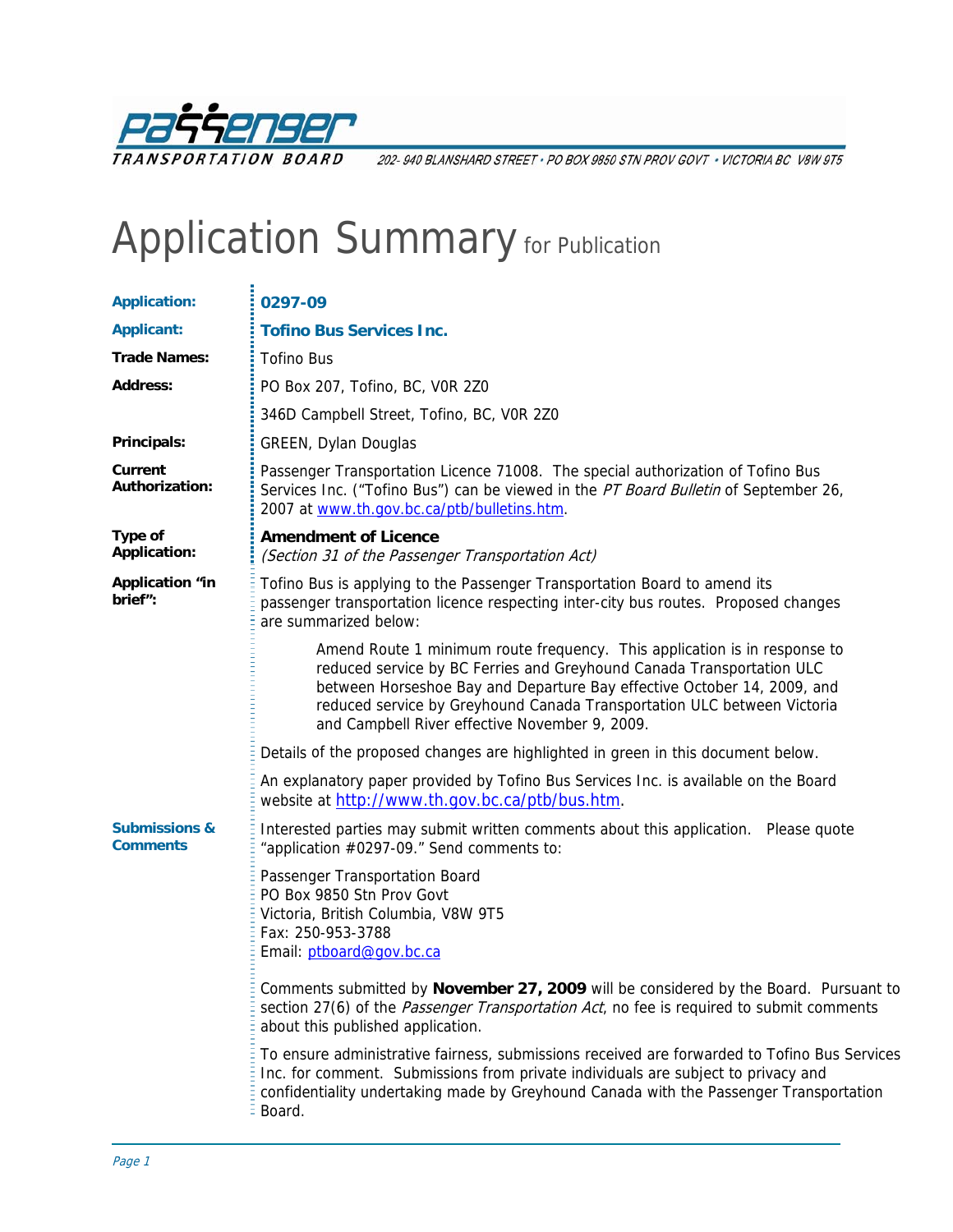| <b>Special</b><br><b>Authorization:</b>           | <b>Inter-City Bus (ICB)</b>                                                                                                                                                                                                                                                                |                                   |                             |  |
|---------------------------------------------------|--------------------------------------------------------------------------------------------------------------------------------------------------------------------------------------------------------------------------------------------------------------------------------------------|-----------------------------------|-----------------------------|--|
| <b>Proposed Terms &amp;</b><br><b>Conditions:</b> | Previously-approved terms and conditions and proposed amendments are set out together, with<br>proposed changes highlighted in green.                                                                                                                                                      |                                   |                             |  |
| Service:                                          | Transportation of passengers must be provided to and from each route point on a scheduled basis<br>÷<br>according to the minimum frequency that is set for the <i>authorized route</i> .                                                                                                   |                                   |                             |  |
| Schedule:                                         | The licence holder must publish, in a manner accessible to the general public, a schedule for each<br>route with the time and location of each stop, and must carry in each vehicle a copy of the schedule<br>that the vehicle is following.                                               |                                   |                             |  |
| <b>Express</b><br>Authorization:                  | Transportation of standees is authorized only when all of the following conditions are met:                                                                                                                                                                                                |                                   |                             |  |
|                                                   | 1.<br>The licence holder has current and proper insurance coverage for the transportation of standees,                                                                                                                                                                                     |                                   |                             |  |
|                                                   | Passengers are not permitted to stand for a period that is longer than 30 minutes or for a<br>2.<br>distance that exceeds 30 road kilometres, and                                                                                                                                          |                                   |                             |  |
|                                                   | 3.<br>Freight and passenger baggage is not carried in the passenger compartment when standees are<br>being transported.                                                                                                                                                                    |                                   |                             |  |
| Route Overlap:                                    | The licence holder may publish schedules and operate vehicles in a way that consolidates the District<br>of Tofino - City of Nanaimo portion of Routes 1 and 2 on the condition that:                                                                                                      |                                   |                             |  |
|                                                   | (a) passengers traveling northbound via the consolidation point of Nanaimo are able to continue their<br>trip to their destination north and west of Nanaimo, and                                                                                                                          |                                   |                             |  |
|                                                   | (b) the scheduled wait time at the consolidation point of Nanaimo does not exceed 30 minutes.                                                                                                                                                                                              |                                   |                             |  |
|                                                   | When inter-city bus routes are consolidated and the above "route overlap" conditions are met, the<br>operation of one vehicle on the District of Tofino - City of Nanaimo corridor is deemed, with respect<br>to route frequency determinations, to be a vehicle operating on both routes. |                                   |                             |  |
| <b>Route Number:</b>                              | $1$ of $3$                                                                                                                                                                                                                                                                                 |                                   |                             |  |
| Terminating Point 1:                              | City of Nanaimo                                                                                                                                                                                                                                                                            |                                   |                             |  |
| Terminating Point 2:                              | District of Tofino                                                                                                                                                                                                                                                                         |                                   |                             |  |
| <b>Authorized Route:</b>                          | <b>Route Points</b><br>÷.                                                                                                                                                                                                                                                                  | Daily Minimum<br>(each direction) | <b>Total Weekly Minimum</b> |  |
|                                                   | City of Nanaimo                                                                                                                                                                                                                                                                            | From 3 to 2                       | From 42 to 32               |  |
|                                                   | Wellington                                                                                                                                                                                                                                                                                 | 1 fd                              | 28 fd                       |  |
|                                                   | Nanoose                                                                                                                                                                                                                                                                                    | 1 fd                              | 28 fd                       |  |
|                                                   | Craig's Crossing                                                                                                                                                                                                                                                                           | 1 fd                              | 28 fd                       |  |
|                                                   | <b>City of Parksville</b>                                                                                                                                                                                                                                                                  | $\overline{2}$                    | From 35 to 32               |  |
|                                                   | Coombs                                                                                                                                                                                                                                                                                     | From 3 fd to 2 fd                 | From 42 fd to 32 fd         |  |
|                                                   | <b>Hilliers</b>                                                                                                                                                                                                                                                                            | From 3 fd to 2 fd                 | From 42 fd to 32 fd         |  |
|                                                   | <b>Cameron Lake</b>                                                                                                                                                                                                                                                                        | From 3 fd to 2 fd                 | From 42 fd to 32 fd         |  |
|                                                   | City of Port Alberni                                                                                                                                                                                                                                                                       | From 3 to 2                       | From 42 to 32               |  |
|                                                   | District of Ucluelet                                                                                                                                                                                                                                                                       | 1                                 | 14                          |  |
|                                                   | District of Tofino                                                                                                                                                                                                                                                                         |                                   | 14                          |  |